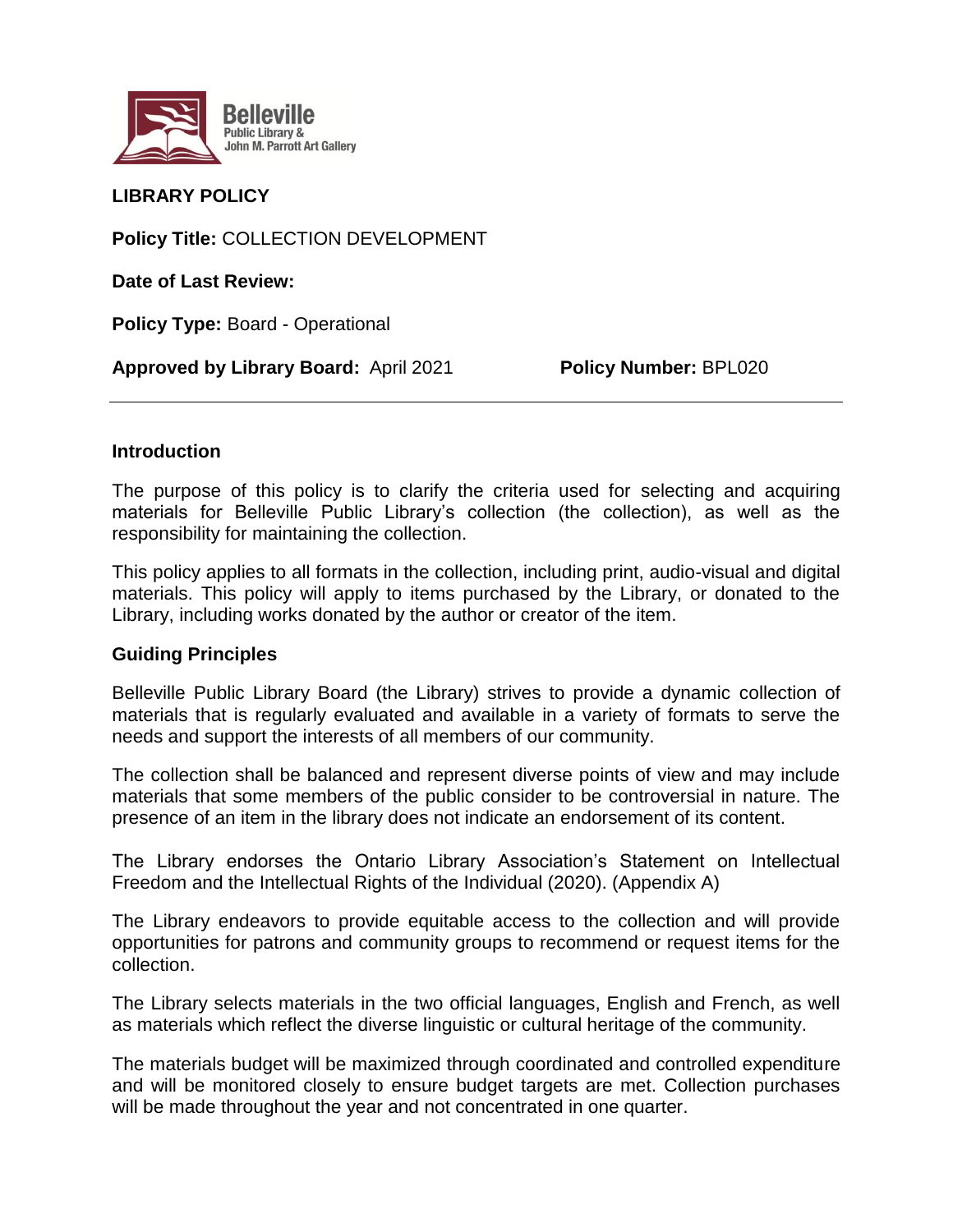## **Selection of Materials**

The Library Board delegates the overall responsibility for the collection to the Chief Executive Officer (CEO). Selection responsibility for specific portions of the collections will be delegated to staff.

In selecting materials, staff will use their professional resources, judgment, knowledge and experience. Selection will be founded on staff familiarity with existing collections, their awareness of the needs of Library users, and their knowledge of current and future trends in informational and recreational materials suitable for public library use.

The Library will make the final decision about what to order for the collection, how many copies of a given title will be ordered, and which formats will be purchased.

What is ordered, and what remains in the collections, is based on the following criteria:

- a. recommendations by critics or reviewers
- b. public demand
- c. relationship of subject to existing collection
- d. importance of subject matter in relation to community needs
- e. authority or significance of author
- f. quality of writing, production and illustrations
- g. accessibility criteria and features
- h. authority and standards of publisher
- i. suitability of format for library use
- j. Canadian content

The Library does not keep, acquire or purchase material that the Canadian courts have found to be obscene, hate propaganda or seditious.

Special consideration is given to materials with Canadian content, that record the Canadian experience or that relate to life in Canada or the lives and works of Canadians.

We will provide collections relating to Indigenous cultures, languages, and peoples, including books, audio and video materials. Our collection will include titles by and about First Nation communities. Specific attention will be paid to the Huron-Wendat, the Anishinaabe, and the Haudenosaunee people on whose traditional homeland the Library is located.

#### **Patron Requests**

There will be a process in place for patrons to suggest or request items for purchase for the collection. All Collection Material Purchase Suggestion forms (Appendix B) are reviewed by Library staff who will apply to the customer request the same selection criteria that are applied to all materials purchased by the Library.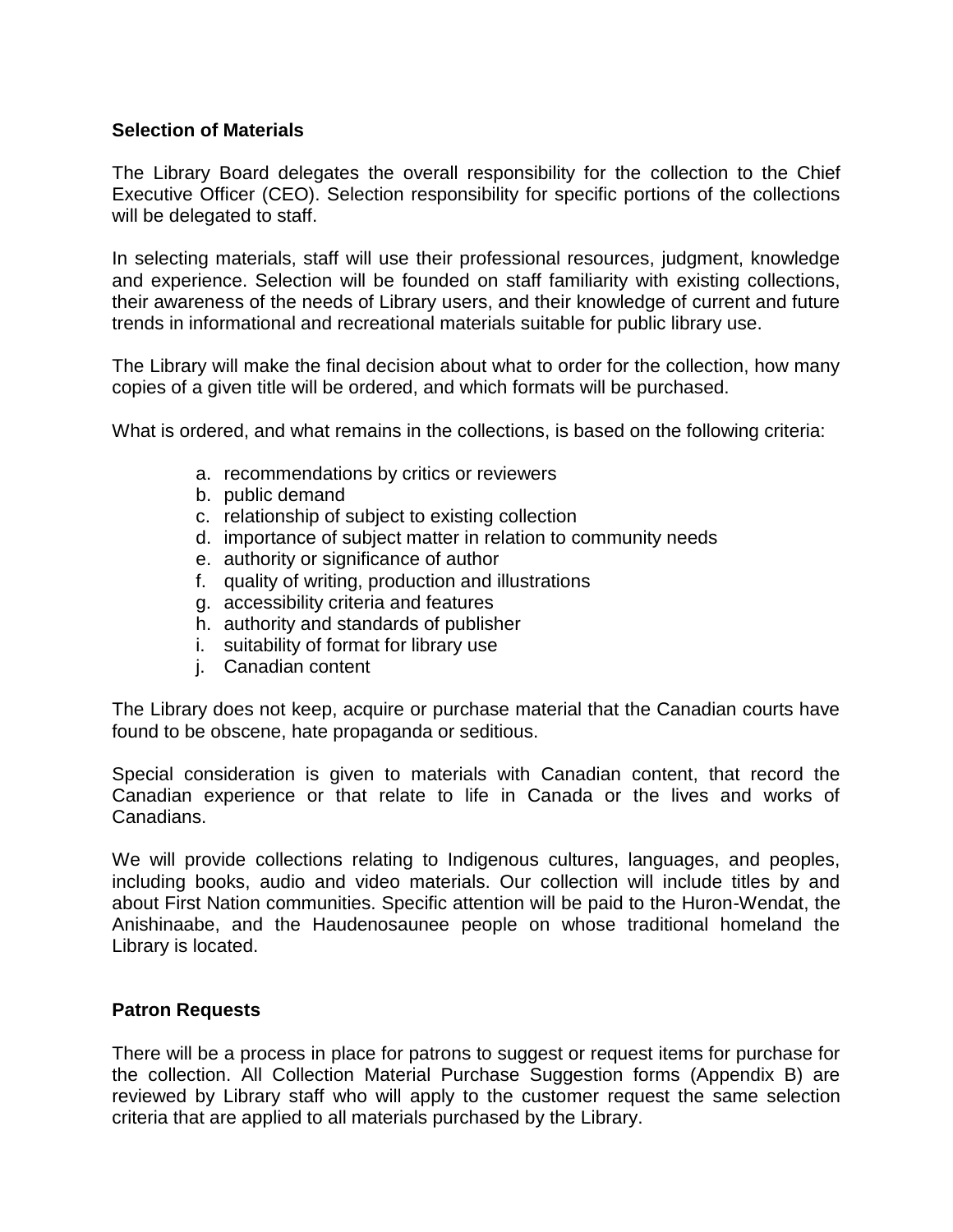# **Accessible Formats**

There will be a feedback process in place to allow patrons to request accessible items for the collection (Appendix B). The Library will provide access to a collection of accessible materials that serve the needs of individuals with visual or print disabilities. If requested, the Library will assist patrons to access the broad collection of accessible works available from the Centre for Equitable Library Access.

# **Collection Maintenance**

In order to maintain a current and relevant collection, it is necessary to withdraw materials from the library collections regularly and systematically. The following criteria are considered when withdrawing materials:

- Accuracy
- **•** Timeliness
- Physical condition
- Frequency of use
- Availability of other copies
- Relevance to needs and interests of the community

If still needed, items may be replaced or rebound. Replacement depends on the demand for the title, the availability of more current materials on the topic and the extent of the coverage of the subject in the collection.

Withdrawn material will be donated to the Friends of the Belleville Public Library (FOL) for sale in their Bookstore. Items that are not accepted or sold by the FOL may be sold at a Library book sale or donated to other community groups. When all other options have been exhausted, discarded books will be placed into recycling.

# **Parental Responsibility**

Responsibility for a child's or teen's choice and use of materials rests with their parent(s) or legal guardian(s). The Library believes in the freedom of the individual, and that parents or legal guardians must interpret and maintain their own standards for what items are borrowed from the Library.

Library users of all ages have open access to the Library's collections. Selection for the adult collection is not restricted by the possibility that children or teens may access materials their parent(s) or legal guardian(s) may consider inappropriate.

# **Controversial Material**

The Belleville Public Library Board regards the right of access by an individual to information, controversial or non-controversial, through the public library as an important element of a democratic society.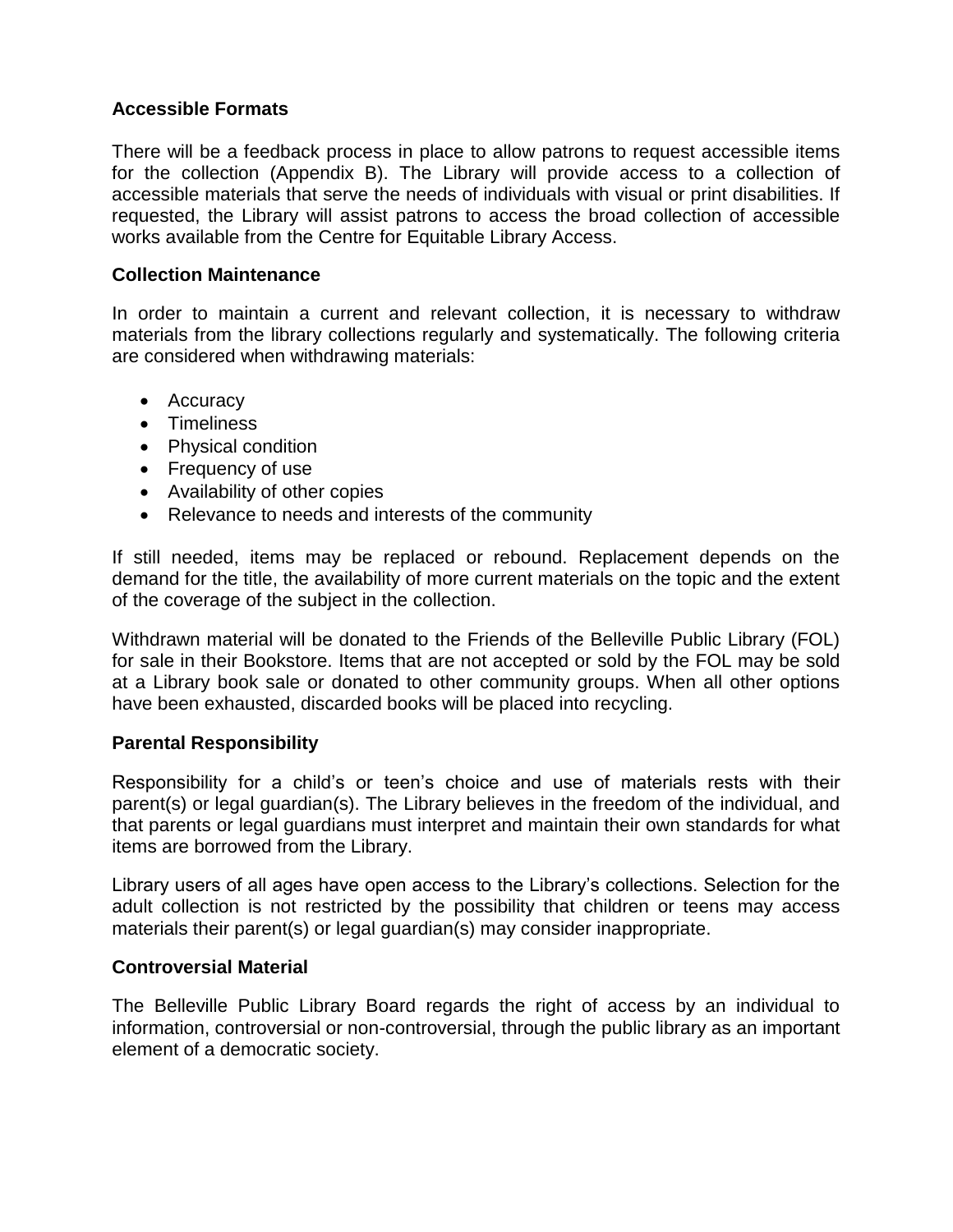The presence of any material in the Library does not indicate an endorsement of its contents. The Library recognizes that many materials are controversial and that any given item may offend some patrons. In the case of controversial issues, an effort is made to see that all points of view are represented.

While library staff will attempt to guide individuals and groups to materials suitable for their use, the ultimate responsibility for the choice made by the patron lies with the patron and/or their parent(s) or guardian(s).

Request for reconsideration of material must be made in writing and on the understanding that selection will not be determined by pressure from any group or individual nor will material serving the purpose of the Library be removed from the collection. Completed Request for Reconsideration of an Item in the Collection forms (Appendix C) are forwarded to the CEO for review. Acknowledgement of the request will be sent within 5 business days and a written response will be sent within 30 days.

If the patron is still not satisfied, a written request for the review to be appealed will be forwarded to the Library Board for their consideration at the next scheduled Board meeting. The Library Board and the CEO will jointly rule on the appeal and report the decision to the complainant within 30 days of the meeting.

# **Labeling of Collections**

The Library does not label materials to indicate approval or disapproval of the content.

#### **Closed Shelves**

No catalogued book or other item will be placed on closed shelves, except due to space limitations or to protect it from damage or theft.

Approved by Belleville Public Library Board

Signature of Board Chair:

 $\overline{\phantom{a}}$  ,  $\overline{\phantom{a}}$  ,  $\overline{\phantom{a}}$  ,  $\overline{\phantom{a}}$  ,  $\overline{\phantom{a}}$  ,  $\overline{\phantom{a}}$  ,  $\overline{\phantom{a}}$  ,  $\overline{\phantom{a}}$  ,  $\overline{\phantom{a}}$  ,  $\overline{\phantom{a}}$  ,  $\overline{\phantom{a}}$  ,  $\overline{\phantom{a}}$  ,  $\overline{\phantom{a}}$  ,  $\overline{\phantom{a}}$  ,  $\overline{\phantom{a}}$  ,  $\overline{\phantom{a}}$ 

Date: 20 April 2021

\_

Signature of Chief Executive Officer:

 $\overline{\phantom{a}}$ 

Date: 20 April 2021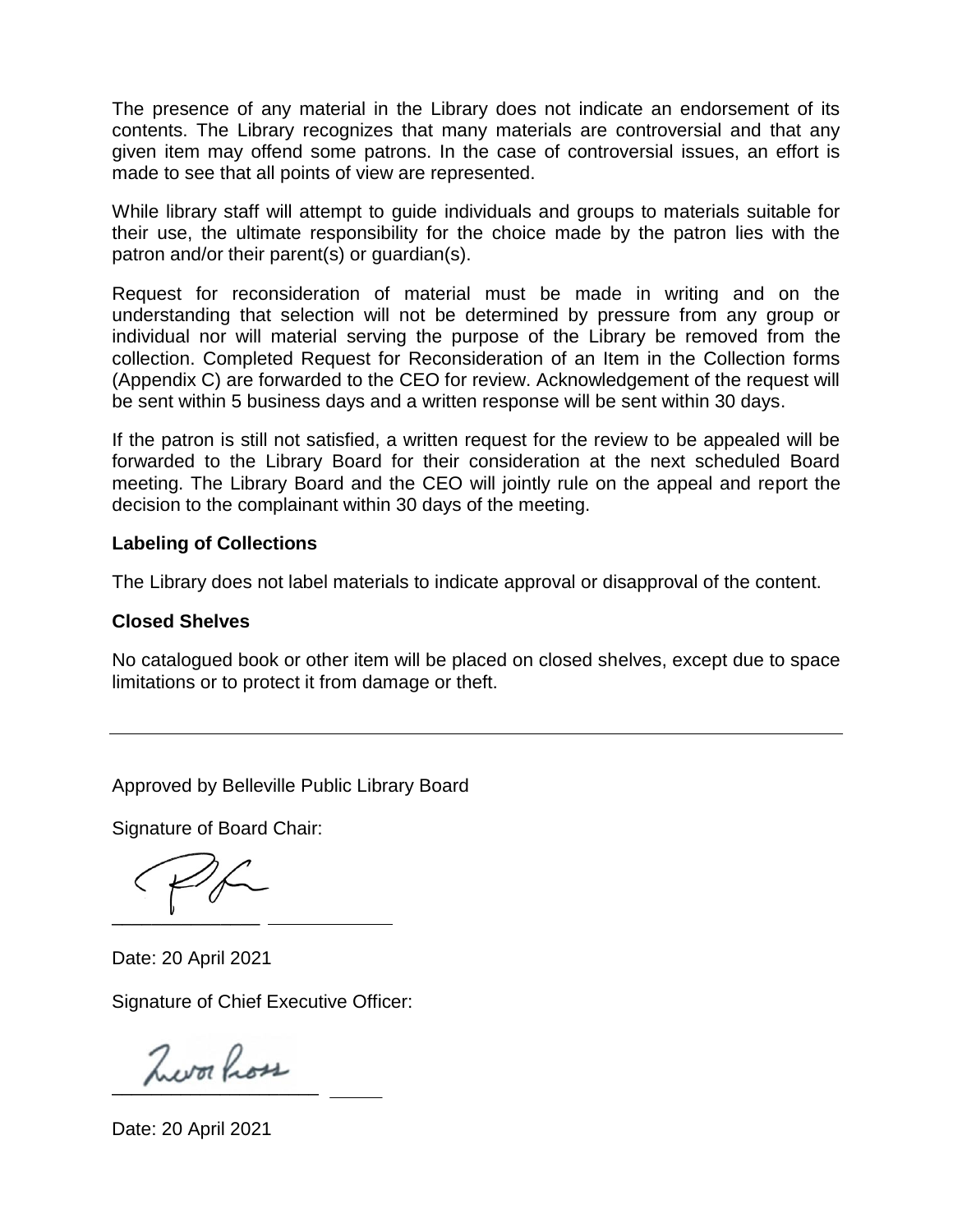# **Appendix A: Ontario Library Association Statement on Intellectual Freedom and the Intellectual Rights of the Individual**

## **Introduction**

The Ontario Library Association and its divisions are committed to the fundamental rights of intellectual freedom, the freedom to read and freedom of the press, as embodied inthe Canadian Charter of Rights and Freedoms.

Ontario Libraries have the important responsibility to facilitate expressions of knowledge, creativity, ideas, and opinion, even when viewed as unconventional or unpopular.

The Ontario Library Association declares its acceptance of the following principles for libraries:

- 1. Equitable access to library service to the public is based upon the right of the citizen, under the protection of the law, to judge individually on questions of politics, religion and morality.
- 2. Intellectual freedom requires freedom to critically examine and create other ideas, opinions, views, and philosophy of life, other than those currently approved by the local community or by society in general and including those ideas and interpretations which may be unconventional, uncommon or unpopular.
- 3. The free traffic in ideas and opinions is essential to the health and growth of a free society and that the freedom to read, listen, view, and create is fundamental to such freetraffic.
- 4. Library governance ensures that the principles of intellectual freedom and expression of thought are upheld.

# **Library Service, Collections and Resources:**

It is the responsibility of libraries to maintain the right of intellectual freedom and to implement it consistently in the selection of books, periodicals, films, recordings, and other materials including the provision of access to electronic sources of information and access to the internet. Materials are not excluded from library collections based on race, place of birth, origin, ethnic origin, ethnicity, citizenship, age, creed, disability, family structure, sex, and sexual orientation.

It is part of the library's service to its public to resist any attempt by any individual or group within the community it serves to abrogate, censor or curtail access to information, the freedom to read, view, listen or participate by demanding the removal of, or restrictions to library information sources in any format.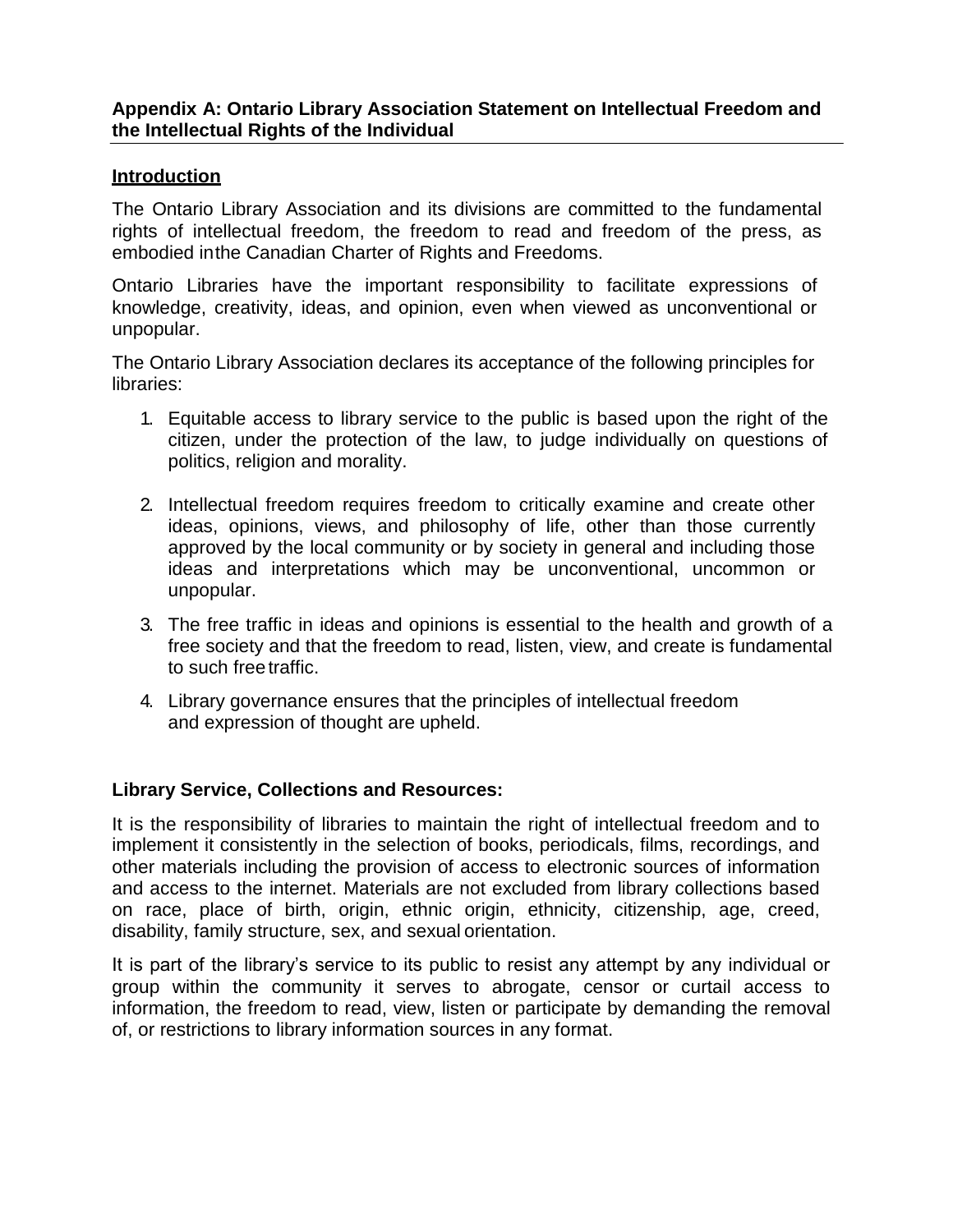# **Library Programming, Events, and Space Bookings**

It is the responsibility of libraries to maintain the right of intellectual freedom and expression by implementing it consistently when hosting programs and events within the public space of the library including rented public space by individuals and community organizations.

Libraries create welcoming community spaces where community members are free from discrimination and may engage in peaceful assembly. Libraries may cancel or deny permits to individuals or organizations when speech or displays are used in a way that is unlawful.

# **Applicable legislation:**

Canadian Charter of Rights and Freedoms: Section 2(b) of the *Charter of Rights and Freedoms* protects "freedom of thought, belief, opinion and expression, including freedom of the press and other media of communication".

Criminal Code: Section 63 pertains to Unlawful Assemblies and Riots. Section 297 pertains to defamatory libel. Section 318 pertains to hate propaganda.

Ontario Human Rights Code: Sub-section 13 pertains to infringing on freedom from discrimination.

Revision approved at the OLA AGM, January 30, 2020

-END-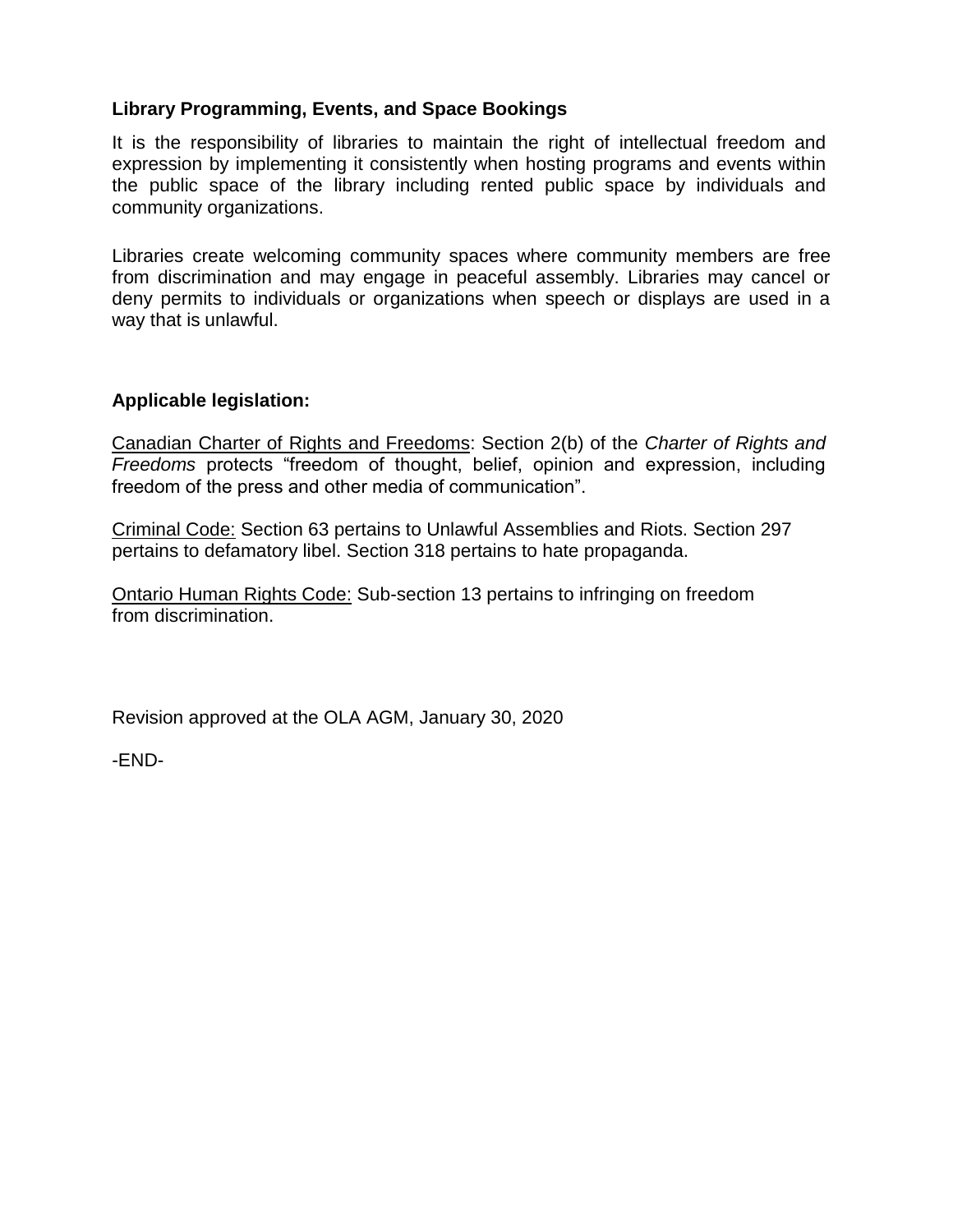# **Appendix B: Collection Material Purchase Request Form**

| <b>BELLEVILLE PUBLIC LIBRARY</b>                                                              |  |
|-----------------------------------------------------------------------------------------------|--|
| <b>COLLECTION MATERIAL PURCHASE SUGGESTION</b>                                                |  |
|                                                                                               |  |
| Please enter as much information as possible.                                                 |  |
|                                                                                               |  |
|                                                                                               |  |
|                                                                                               |  |
|                                                                                               |  |
| <b>REASONS FOR PURCHASING THIS ITEM:</b>                                                      |  |
|                                                                                               |  |
|                                                                                               |  |
|                                                                                               |  |
|                                                                                               |  |
|                                                                                               |  |
|                                                                                               |  |
| Place a hold on this title for me if/when ordered: □Yes/□ No                                  |  |
| Place an interlibrary loan request for this title if not purchased:<br>$\Box$ Yes/ $\Box$ No  |  |
| Thank you for your request. We cannot guarantee that all items suggested will be purchased or |  |

*obtained through interlibrary loan.*

BPL-21 Revised Sept 2012